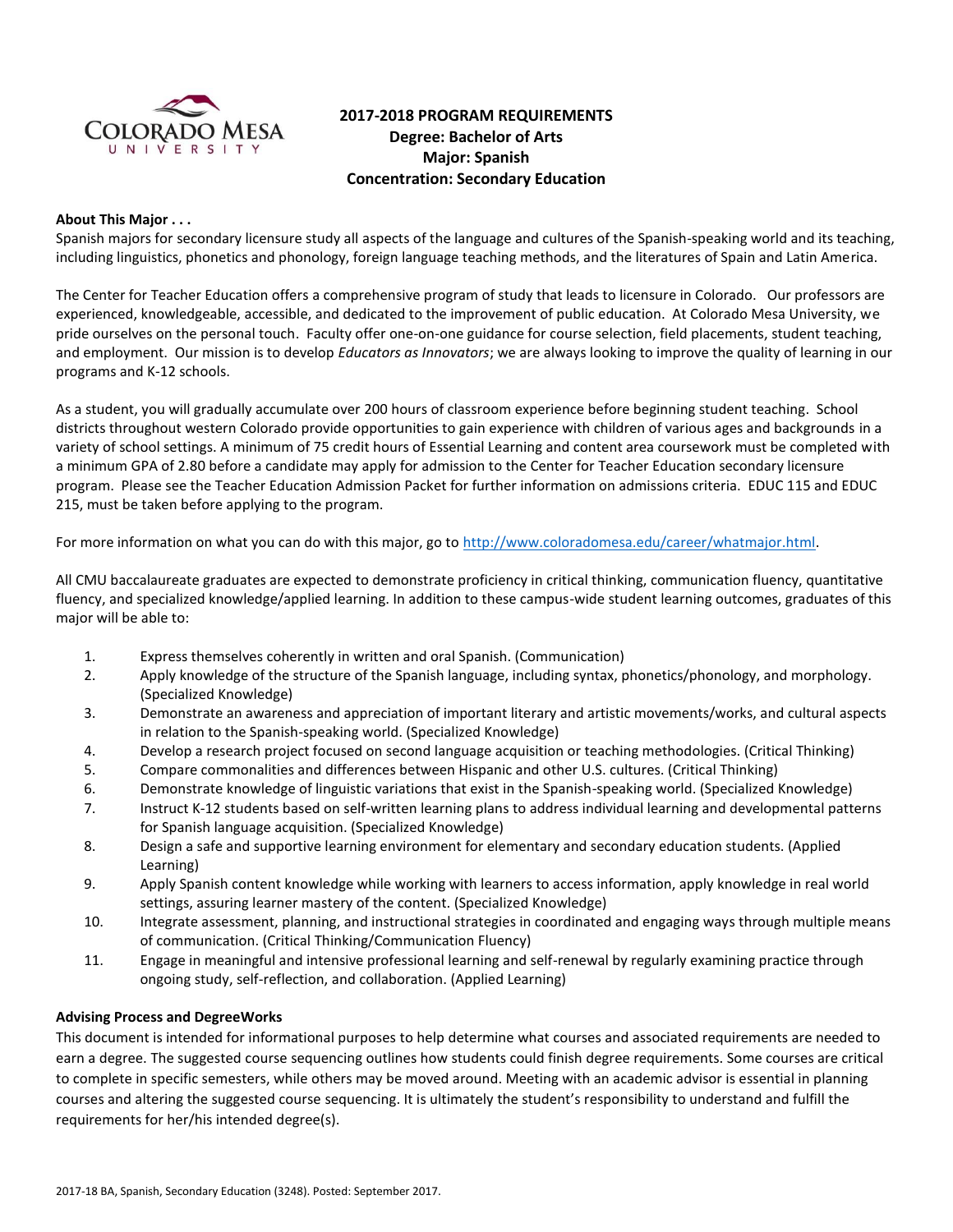DegreeWorks is an online degree audit tool available in MAVzone. It is the official record used by the Registrar's Office to evaluate progress towards a degree and determine eligibility for graduation. Students are responsible for reviewing their DegreeWorks audit on a regular basis and should discuss questions or concerns with their advisor or academic department head. Discrepancies in requirements should be reported to the Registrar's Office.

## **Graduation Process**

Students must complete the following in the first two months of the semester prior to completing their degree requirements:

- Review their DegreeWorks audit and create a plan that outlines how unmet requirements will be met in the final semester.
- Meet with their advisor and modify their plan as needed. The advisor must approve the final plan.
- Submit the "Intent to Graduate" form to the Registrar's Office to officially declare the intended graduation date and commencement ceremony plans.
- Register for all needed courses and complete all requirements for each degree sought.

Submission deadlines and commencement details can be found at [http://www.coloradomesa.edu/registrar/graduation.html.](http://www.coloradomesa.edu/registrar/graduation.html)

If a student's petition for graduation is denied, it will be her/his responsibility to consult the Registrar's Office regarding next steps.

## **INSTITUTIONAL DEGREE REQUIREMENTS**

The following institutional degree requirements apply to all CMU baccalaureate degrees. Specific programs may have different requirements that must be met in addition to institutional requirements.

- 120 semester hours minimum.
- Students must complete a minimum of 30 of the last 60 hours of credit at CMU, with at least 15 semester hours in major discipline courses numbered 300 or higher.
- 40 upper-division credits (an alternative credit limit applies to the Bachelor of Applied Science degree).
- 2.00 cumulative GPA or higher in all CMU coursework.
- A course may only be used to fulfill one requirement for each degree/certificate.
- No more than six semester hours of independent study courses can be used toward the degree.
- Non-traditional credit, such as advanced placement, credit by examination, credit for prior learning, cooperative education and internships, cannot exceed 30 semester credit hours for a baccalaureate degree; A maximum of 15 of the 30 credits may be for cooperative education, internships, and practica.
- Pre-collegiate courses (usually numbered below 100) cannot be used for graduation.
- Capstone exit assessment/projects (e.g., Major Field Achievement Test) requirements are identified under Program-Specific Degree Requirements.
- The Catalog Year determines which program sheet and degree requirements a student must fulfill in order to graduate. Visit with your advisor or academic department to determine which catalog year and program requirements you should follow.
- See "Requirements for Undergraduate Degrees and Certificates" in the catalog for a complete list of graduation requirements.

# **PROGRAM-SPECIFIC DEGREE REQUIREMENTS**

- 2.80 cumulative GPA or higher in all CMU coursework
- 2.80 cumulative GPA or higher in coursework toward the major content area
- All EDUC prefix courses must be completed with a grade of B or better
- Students must take the PRAXIS II exam in the content area prior to beginning the internship. Also, ALL other coursework toward the degree must be successfully completed prior to the internship.
- A grade of C or better must be earned in all required courses, unless otherwise stated.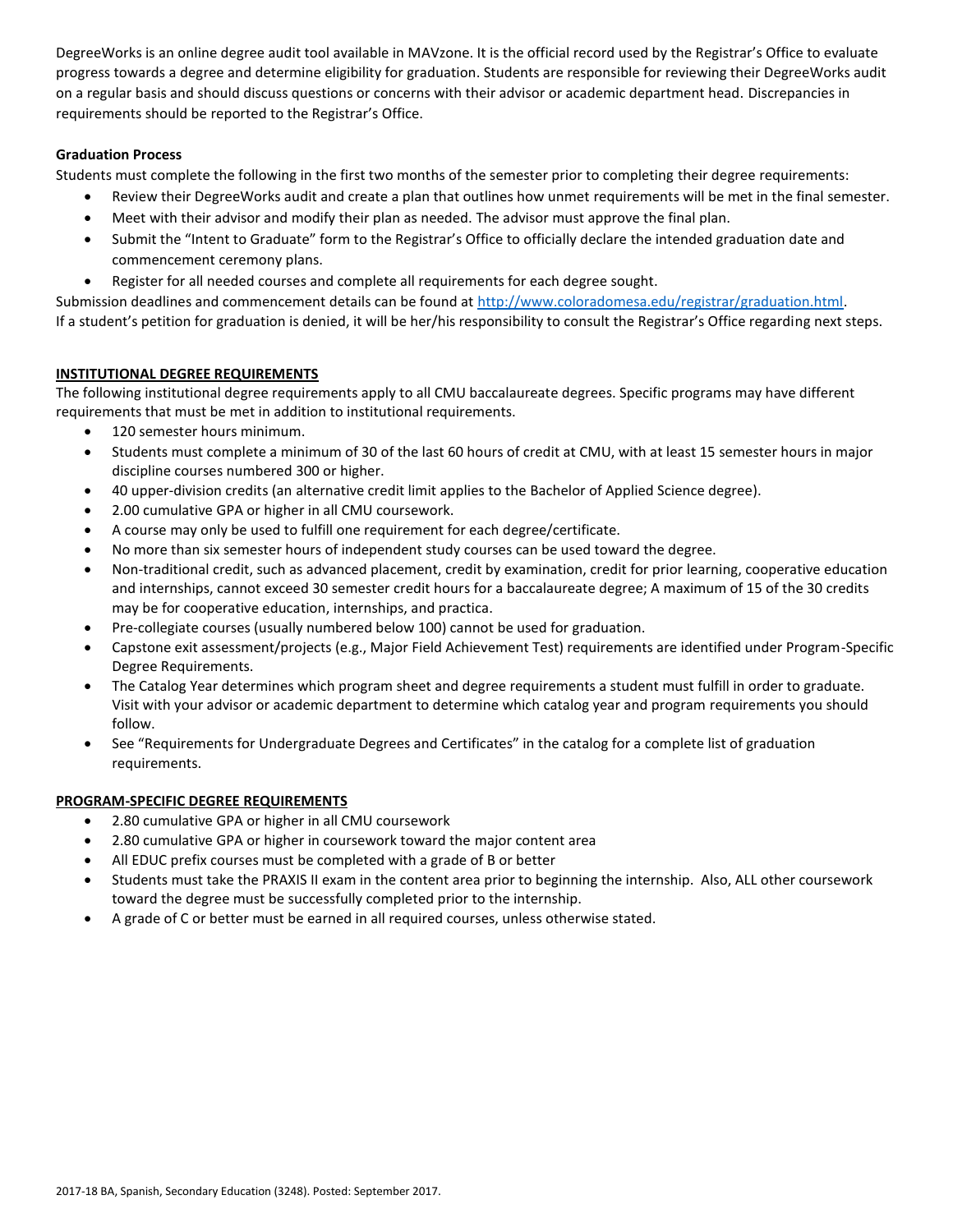#### **ESSENTIAL LEARNING REQUIREMENTS** (31 semester hours)

See the current catalog for a list of courses that fulfill the requirements below. If a course is an Essential Learning option and a requirement for your major, you must use it to fulfill the major requirement and make a different selection for the Essential Learning requirement.

**English** (6 semester hours, must receive a grade of "B" or better and must be completed by the time the student has 60 semester hours.)

- $\Box$  ENGL 111 English Composition (3)
- ENGL 112 English Composition (3)

**Mathematics** (3 semester hours, must receive a grade of "C" or better, must be completed by the time the student has 60 semester hours.)

MATH 110 -College Mathematics (3) or higher

#### **Humanities** (3 semester hours)

 $\Box$  Select one Humanities course (3)

#### **Social and Behavioral Sciences** (6 semester hours)

- $\Box$  PSYC 233 Human Growth and Development (3) (must receive a grade of "B" or better)
- $\Box$  Select one Social and Behavioral Sciences course (3)

#### **Natural Sciences** (7 semester hours, one course must include a lab)

- $\square$  Select one Natural Sciences course (3)
- $\Box$  Select one Natural Sciences course with a lab (4)

#### **History** (3 semester hours)

 $\Box$  Select one History course (3)

#### **Fine Arts** (3 semester hours)

 $\Box$  Select one Fine Arts course (3)

## **OTHER LOWER-DIVISION REQUIREMENTS**

**Wellness Requirement** (2 semester hours)

- $\Box$  KINE 100 Health and Wellness (1)
- $\Box$  Select one Activity course (1)

## **Essential Learning Capstone** (4 semester hours)

Essential Learning Capstone must be taken after completion of the Essential Learning English and Mathematics requirements, and when a student has earned between 45 and 75 hours.

- ESSL 290 Maverick Milestone (3)
- $\Box$  ESSL 200 Essential Speech (1)

## **FOUNDATION COURSES** (6 semester hours)

Two consecutive classes in the same foreign language. FLAS 114 & 115 will NOT fulfill this requirement.

 \_\_\_\_\_\_\_\_\_\_\_\_\_\_\_\_\_\_\_\_\_\_\_\_\_\_\_\_\_\_\_\_\_\_\_\_\_\_\_\_\_\_\_\_\_\_\_\_\_\_\_\_\_\_\_\_\_\_\_\_ \_\_\_\_\_\_\_\_\_\_\_\_\_\_\_\_\_\_\_\_\_\_\_\_\_\_\_\_\_\_\_\_\_\_\_\_\_\_\_\_\_\_\_\_\_\_\_\_\_\_\_\_\_\_\_\_\_\_\_\_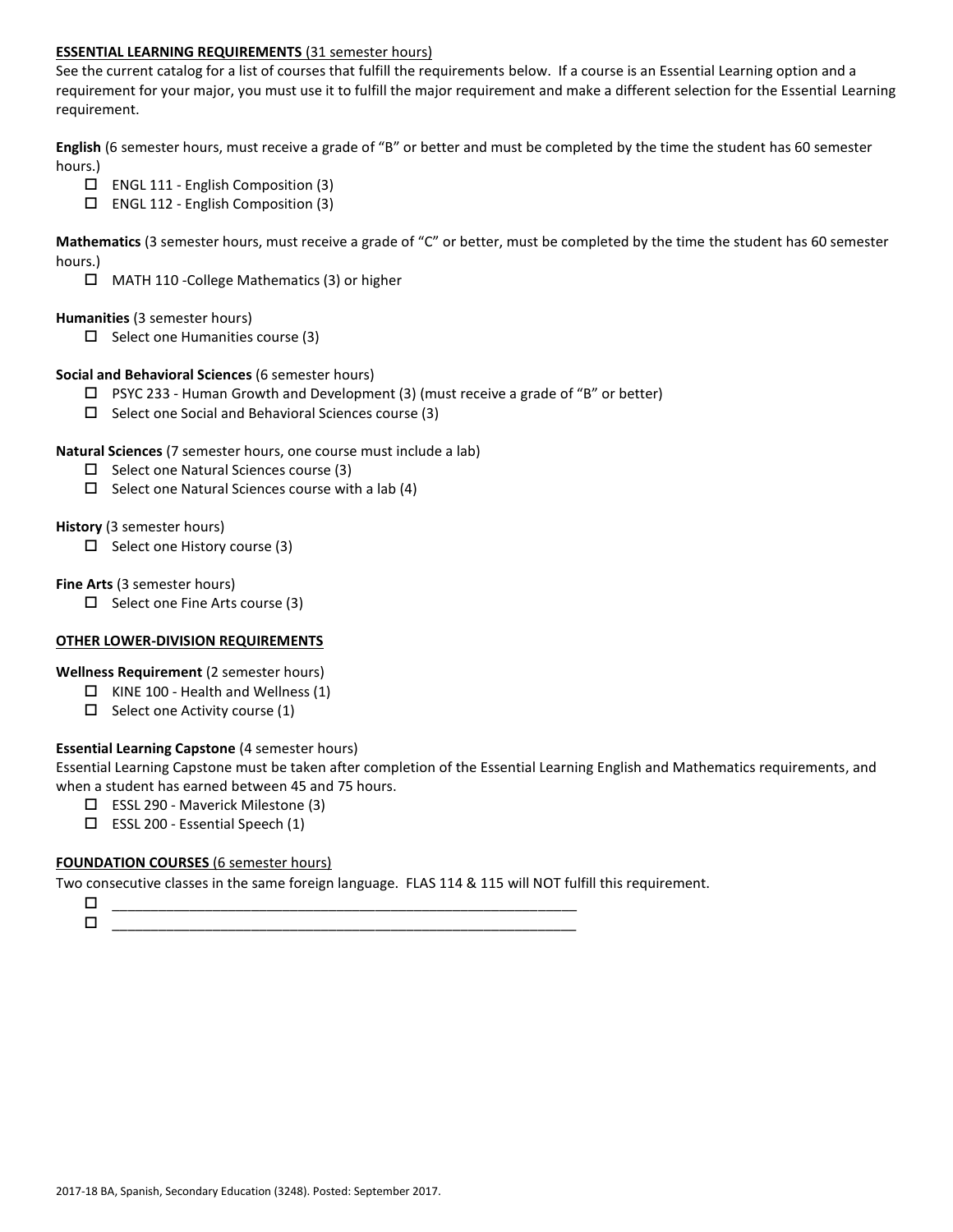#### **BA, SPANISH, HISPANIC STUDIES REQUIREMENTS** (42 semester hours, must pass all courses with a grade of "C" or higher)

**Spanish Core** (30 semester hours)

- $\Box$  FLAS 300 Spanish Composition and Grammar (3)
- FLAS 304 Advanced Oral Production and Composition (3)
- $\Box$  FLAS 305 Advanced Spanish Grammar and Spanish English Contrasts (3)
- FLAS 311 History and Culture of Spain (3)
- $\Box$  FLAS 312 History and Culture of Latin America (3)
- $\square$  FLAS 323 Introduction to Hispanic Literature I (3)
- $\square$  FLAS 324 Introduction to Hispanic Literature II (3)
- $\Box$  FLAS 341 Introduction to Hispanic Linguistics (3)
- $\Box$  FLAS 441 Applied Phonetics and Phonology (3)
- $\Box$  FLAS 498 Spanish Practicum (3)

**Hispanic Studies** (3 semester hours)

 $\Box$  One of the following courses: FLAS 424 - Advanced Hispanic Literature (3)

FLAS 446 - Spanish Language Variation (3)

**Applied Studies** (3 Semester hours)

- $\Box$  One of the following courses:
	- FLAS 431 Spanish for Medical and Social Services (3)
	- FLAS 433 Spanish for the Professions (3)
	- FLAS 434 Introduction to Translation (3)
	- FLAS 435 Introduction to Interpreting (3)

## **Restricted Electives** (6 semester hours)

Select two additional 300- or 400-level FLAS or FLAV courses:

 \_\_\_\_\_\_\_\_\_\_\_\_\_\_\_\_\_\_\_\_\_\_\_\_\_\_\_\_\_\_\_\_\_\_\_\_\_\_\_\_\_\_\_\_\_\_\_\_\_\_\_\_\_\_\_\_\_\_\_\_  $\Box$ 

Any combination of FLAS 212, 301, 302, and 303 may also be used to satisfy the requirements of a major in which there exists a foreign language requirement.

FLAV 496 and FLAS 422 may be taken more than once as long as the title/content of each course differs. Permission may be required to take some Topics courses. Check with the professor. The FLAV courses above count for the Spanish minor only when taught in Spanish and as approved by your advisor.

Topics courses may be taken more than one time only if the course has a different topic.

**GENERAL ELECTIVES** (All college level courses appearing on your final transcript, not listed above that will bring your total semester hours to 120 hours. 6 semester hours)

| ______ |
|--------|
|        |
|        |
|        |
|        |

## **SECONDARY EDUCATION REQUIREMENTS** (29 semester hours)

Program Requirements: ENGL 111, ENGL 112, PSYC 233, EDUC 115 and 215 (all with a grade of B or better) and formal acceptance to the Teacher Education Program.

- $\square$  EDUC 115 What It Means to be an Educator (1) (8 field experience hours)
- $\square$  EDUC 215 Teaching as a Profession (1) (12 field experience hours)
- $\square$  EDUC 342 Pedagogy and Assessment: Secondary and K-12 (3) (20 field experience hours)
- $\square$  EDUC 343 Teaching to Diversity (3) (20 field experience hours)
- $\Box$  EDUC 442 Integrating Literacy across the Curriculum: Secondary and K-12 (3) (60 field experience hours)
- $\square$  EDUC 475 Classroom Management (1)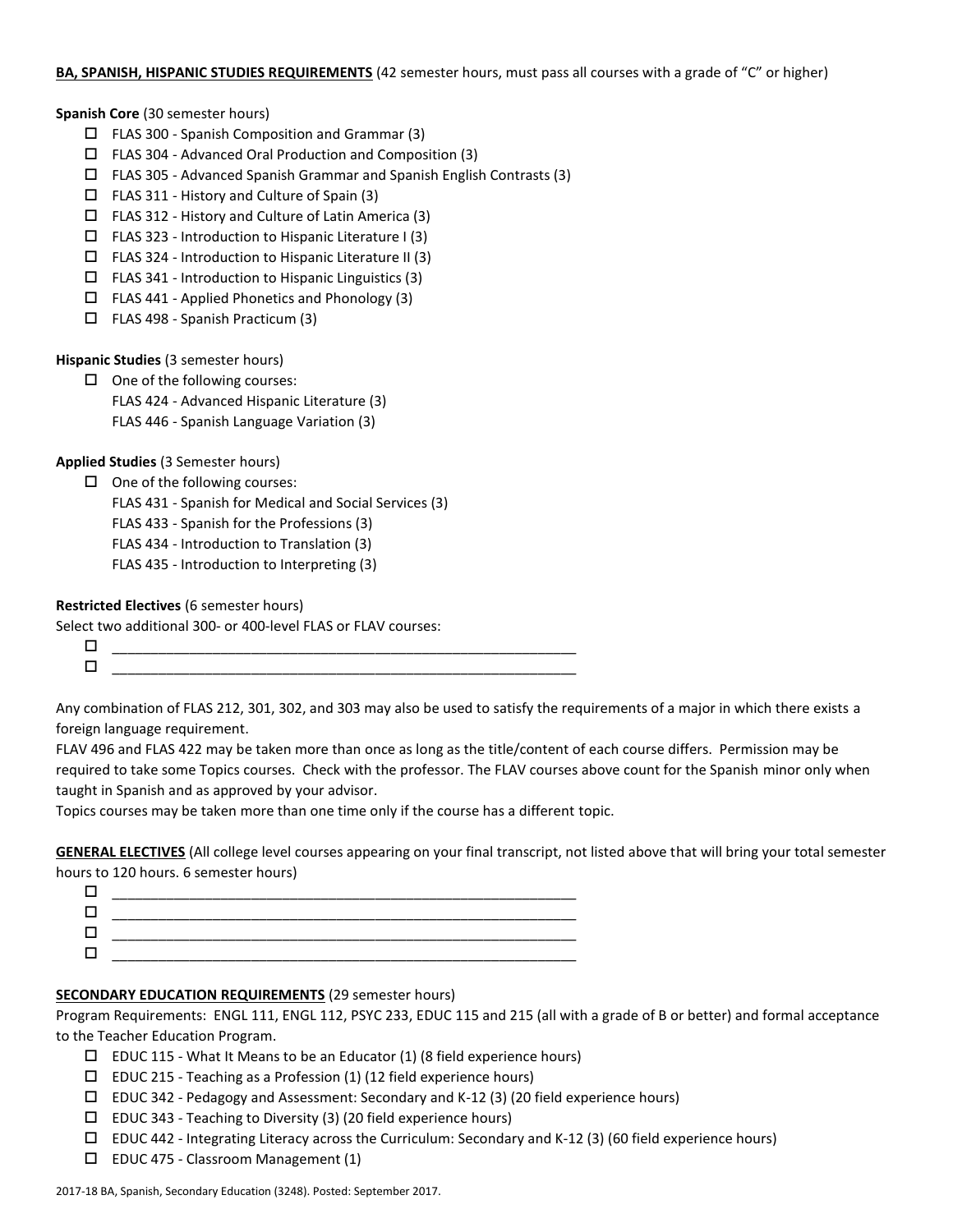- EDUC 497 Content Methodology Practicum (3) (80 field experience hours)
- $\Box$  EDUC 497E Methods of Teaching Secondary Spanish (2) This course is only offered in the fall semester. It may be taken with either the 300-level or 400-level EDUC courses but must be taken before the student teaching semester.
- EDUC 499G Teaching Internship and Colloquia: Secondary (12) (600 field experience hours)

All EDUC prefix courses listed above must be completed with a grade of B or better to progress through the program sequence. EDUC 497E - Methods of Teaching Secondary Spanish is only offered in the fall semester. It may be taken with either the 300-level or 400-level EDUC courses but must be taken before the student teaching semester.

Students must take the PRAXIS II exam in the content area prior to commencing the internship. Also, ALL other coursework toward the degree must be successfully completed prior to the internship.